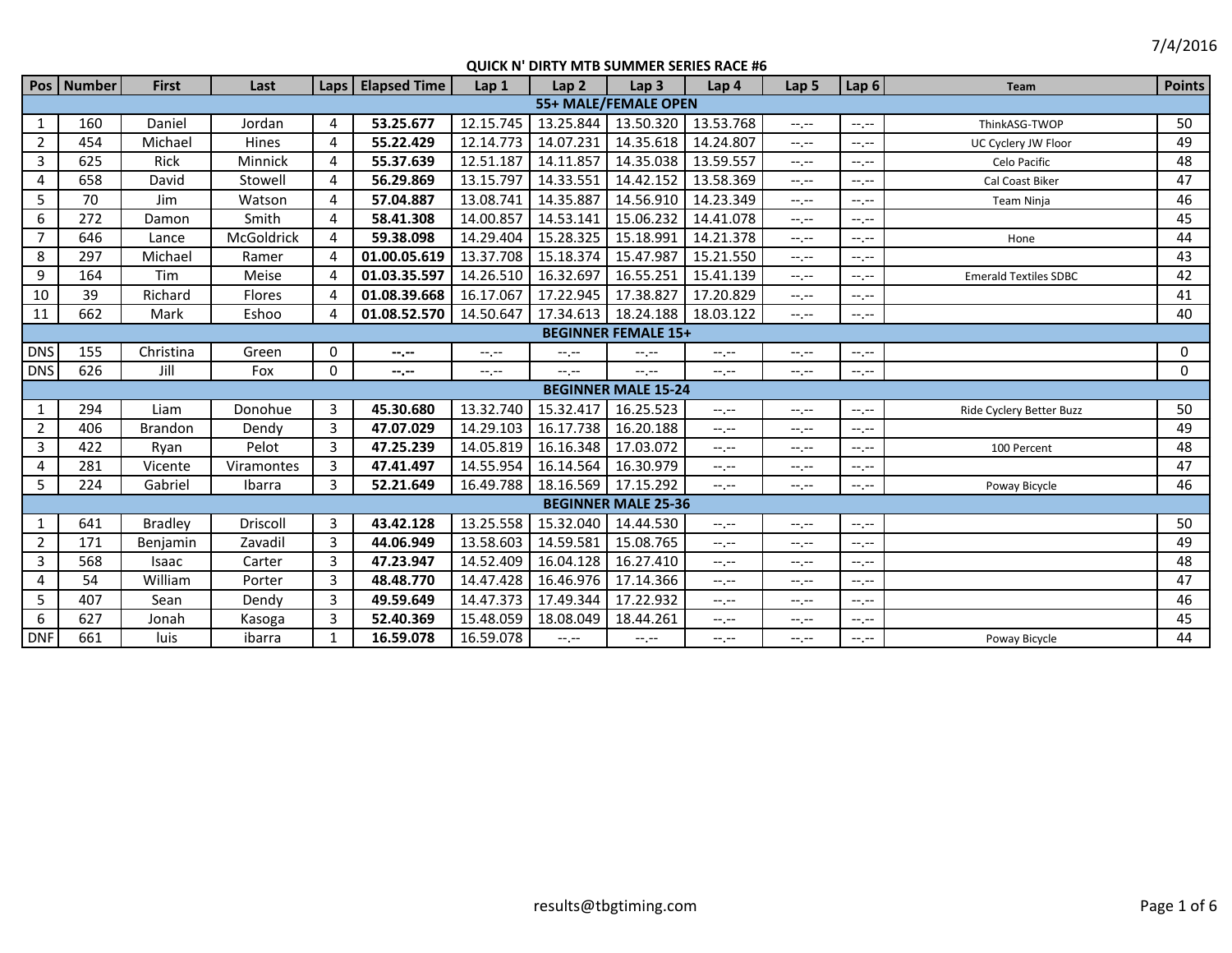|                         | Pos   Number | <b>First</b> | Last       |              | Laps   Elapsed Time | Lap <sub>1</sub> | Lap <sub>2</sub>    | QOICK IT DIKTT INTID SONINIER SERIES INTEL<br>Lap <sub>3</sub> | Lap <sub>4</sub> | Lap 5            | Lap $6$          | Team                           | <b>Points</b>   |
|-------------------------|--------------|--------------|------------|--------------|---------------------|------------------|---------------------|----------------------------------------------------------------|------------------|------------------|------------------|--------------------------------|-----------------|
|                         |              |              |            |              |                     |                  |                     | <b>BEGINNER MALE 37-48</b>                                     |                  |                  |                  |                                |                 |
| 1                       | 337          | James        | Brown      | 3            | 42.53.452           | 12.58.157        | 14.53.184           | 15.02.111                                                      | $-1, -1$         | $-1, -1$         | --.--            | Coyotes                        | 50              |
| $\overline{2}$          | 457          | Rob          | Morel      | 3            | 43.18.412           | 13.35.051        | 14.54.322           | 14.49.039                                                      | $-1$ .           | $-1, -1$         | $-1 - 1 - 1 = 0$ |                                | 49              |
| 3                       | 208          | Victor       | Fox        | 3            | 43.19.298           | 13.34.531        | 15.04.089           | 14.40.678                                                      | $-1$ , $-1$      | $-1, -1$         | $--, --$         |                                | 48              |
| $\overline{4}$          | 206          | Jason        | Findahl    | 3            | 43.22.678           | 13.05.519        | 15.04.538           | 15.12.621                                                      | $-1$ , $-1$      | $-1, -1$         | $-1, -1$         | Red Zone Racing                | 47              |
| 5                       | 189          | Jonathan     | Collins    | 3            | 43.45.050           | 13.31.261        | 15.05.998           | 15.07.791                                                      | $-1, -1$         | $-1, -1$         | $-1, -1$         | Linked Cycling San Diego       | 46              |
| 6                       | 63           | Russell      | Simpson    | 3            | 43.57.109           | 13.33.958        | 15.15.560           | 15.07.591                                                      | $-1, -1$         | $-1, -1$         | $-1, -1$         | <b>Team Ninja</b>              | 45              |
| $\overline{7}$          | 539          | Mike         | Bader      | 3            | 45.24.750           | 14.45.257        | 16.40.901           | 13.58.592                                                      | $-1, -1$         | $-1, -1$         | $-1 - 1 - 1 = 0$ | <b>Bader Home Construction</b> | 44              |
| 8                       | 458          | Jason        | Altstatt   | $\mathbf{3}$ | 45.50.887           | 14.23.100        | 15.40.127           | 15.47.660                                                      | --.--            | $-1, -1$         | $-1 - 1 - 1 = 0$ | <b>Inkys Bikes</b>             | 43              |
| 9                       | 644          | Kenneth      | Dover      | 3            | 45.53.789           | 13.58.379        | 15.51.510           | 16.03.900                                                      | $-1, -1$         | $-1 - 1 - 1 = 0$ | $-1$ , $-1$      | Yamaha                         | 42              |
| 10                      | 262          | Marco        | Prima      | 3            | 47.08.688           | 13.58.697        | 16.24.114           | 16.45.877                                                      | $-1$ , $-1$      | $-1, -1$         | $-1 - 1 - 1 = 0$ | <b>Team Ninja</b>              | 41              |
| 11                      | 571          | David        | Ogletree   | 3            | 47.19.787           | 14.53.868        | 16.15.967           | 16.09.952                                                      | $-1, -1$         | $-1, -1$         | $-1$ , $-1$      | Ranchos                        | 40              |
| 12                      | 278          | Shawn        | Tweedy     | 3            | 47.30.138           | 14.54.793        | 16.09.396           | 16.25.949                                                      | $-1$ , $-1$      | $-1, -1$         | $-1 - 1 - 1 = 0$ |                                | 39              |
| 13                      | 348          | Matthew      | Kogan      | 3            | 47.40.459           | 14.24.580        | 16.26.319           | 16.49.560                                                      | $-1 - 1 - 1 = 0$ | $-1, -1$         | --.--            | <b>Dirt Treaders</b>           | 38              |
| 14                      | 209          | Steven       | Giroux     | 3            | 50.52.347           | 16.04.120        | 17.42.060           | 17.06.167                                                      | $-1, -1$         | $-1, -1$         | $-1 - 1 - 1 = 0$ |                                | 37              |
| 15                      | 313          | Micheal      | Davis      | 3            | 51.40.492           | 16.36.268        | 17.48.089           | 17.16.135                                                      | $-1, -1$         | $-1, -1$         | $--, --$         |                                | $\overline{36}$ |
| 16                      | 628          | Jesse        | Jordan     | 3            | 51.50.259           | 16.04.781        | 17.37.888           | 18.07.590                                                      | $-1, -1$         | $-1, -1$         | $-1, -1$         |                                | 35              |
| 17                      | 671          | Nelson       | De Guzman  | 3            | 56.48.238           | 17.35.320        | 20.04.690           | 19.08.228                                                      | $-1, -1$         | $-1 - 1 - 1 = 0$ | $-1 - 1 - 1 = 0$ |                                | 34              |
| 18                      | 165          | John         | Moatsos    | 3            | 57.00.568           | 18.01.340        | 20.00.042           | 18.59.186                                                      | --.--            | $-1, -1$         | $-1, -1$         |                                | 33              |
| <b>DNS</b>              | 150          | Brian        | Bonnell    | 0            | $-2 - 1 - 1 = 0$    | $-1$ , $-1$      | $-1$                | $--, --$                                                       | --,--            | $-1, -1$         | $-1$ , $-1$      |                                | 0               |
| <b>DNS</b>              | 162          | Shawn        | Lantz      | 0            | $-1, -1$            | $--, --$         | $-1, -1$            | $-1, -1$                                                       | $-1, -1$         | $-1, -1$         | $-1$ , $-1$      |                                | $\mathbf 0$     |
|                         |              |              |            |              |                     |                  |                     | <b>BEGINNER MALE 49+</b>                                       |                  |                  |                  |                                |                 |
| 1                       | 183          | Frank        | Bayr       | 3            | 42.39.687           | 13.26.231        | 14.23.850 14.49.606 |                                                                | $-1, -1$         | $-1, -1$         | $-1 - 1 - 1 = 0$ | Powered by FANDA LABS          | 50              |
| $\overline{2}$          | 267          | Gerardo      | Sanchez    | 3            | 44.35.510           | 14.03.179        | 15.25.309           | 15.07.022                                                      | $-1, -1$         | $-1, -1$         | $-1 - 1 - 1 = 0$ |                                | 49              |
| 3                       | 659          | Kris         | Moore      | 3            | 45.48.340           | 14.23.430        | 15.52.462           | 15.32.448                                                      | $-1$ , $-1$      | $-1, -1$         | $-1$ , $-1$      |                                | 48              |
| $\overline{4}$          | 203          | Greg         | Ferenstein | 3            | 47.15.478           | 14.30.891        | 16.20.743           | 16.23.844                                                      | $-1$ , $-1$      | $-1, -1$         | $-1 - 1 - 1 = 0$ | Velosport Ridebiker Alliance   | 47              |
| 5                       | 663          | Mican        | Spasic     | 3            | 48.36.004           | 14.53.345        | 17.05.748           | 16.36.911                                                      | $-1$             | $-1, -1$         | $-1 - 1 - 1 = 0$ |                                | 46              |
| 6                       | 660          | Weldon       | Thomson    | 3            | 48.49.778           | 14.28.910        | 17.18.737           | 17.02.131                                                      | $-1, -1$         | $-1, -1$         | $-1 - 1 - 1 = 0$ | <b>Team Ninja</b>              | $\overline{45}$ |
| $\overline{7}$          | 130          | David        | Weiland    | 3            | 50.07.699           | 15.36.277        | 17.14.804           | 17.16.618                                                      | $-1, -1$         | $-1, -1$         | $-1, -1$         |                                | 44              |
| 8                       | 657          | Carlos       | Escobar    | 3            | 50.09.117           | 16.05.253        | 17.17.015           | 16.46.849                                                      | $-1, -1$         | $-1, -1$         | $-1$ , $-1$      |                                | 43              |
| 9                       | 619          | Tracy        | Turner     | 3            | 51.01.102           | 15.17.342        | 17.50.513           | 17.53.247                                                      | $-1, -1$         | $-1, -1$         | $--, --$         |                                | 42              |
| 10                      | 413          | Jeff         | Dormelley  | 3            | 51.07.669           | 15.47.348        | 17.42.791           | 17.37.530                                                      | $-1, -1$         | $-1, -1$         | $-1 - 1 - 1 = 0$ |                                | 41              |
| 11                      | 629          | John         | Nolting    | 3            | 52.12.650           | 16.17.413        | 18.17.611           | 17.37.626                                                      | $-1, -1$         | $-1 - 1 - 1 = 0$ | --.--            | Ranchos                        | 40              |
| 12                      | 271          | Patrick      | Sheehan    | 3            | 53.52.711           | 17.15.444        | 18.43.745           | 17.53.522                                                      | $-1 - 1 - 1 = 0$ | $-1, -1$         | $-1, -1$         |                                | 39              |
| 13                      | 170          | Benjamin     | Wojcik     | 3            | 56.32.942           | 16.04.552        | 20.38.346 19.50.044 |                                                                | $-1$ , $-1$      | $-1 - 1 - 1 = 0$ | $-1 - 1 - 1 = 0$ | <b>Team Ninja</b>              | 38              |
|                         |              |              |            |              |                     |                  |                     | <b>BIG BONED 200+</b>                                          |                  |                  |                  |                                |                 |
| 1                       | 205          | Todd         | Flaming    | 3            | 40.11.624           | 12.50.012        | 13.51.954           | 13.29.658                                                      | $-1, -1$         | $-1, -1$         | $-1, -1$         | Mainline Coffee                | 50              |
| $\overline{2}$          | 235          | Jeff         | Laubscher  | 3            | 40.41.540           | 12.49.749        | 13.51.640           | 14.00.151                                                      | $-1, -1$         | $-1, -1$         | $-1, -1$         |                                | 49              |
| $\overline{\mathbf{3}}$ | 460          | Todd         | Young      | 3            | 43.19.104           | 13.39.279        | 14.48.699           | 14.51.126                                                      | $-1$ .           | $-1$             | $-1 - 1 - 1 = 0$ | Team Ninja                     | 48              |
| 4                       | 652          | Troy         | Pegt       | 3            | 52.38.266           | 15.52.733        | 18.26.354 18.19.179 |                                                                | $-1$ , $-1$      | $-1, -1$         | $-1, -1$         |                                | 47              |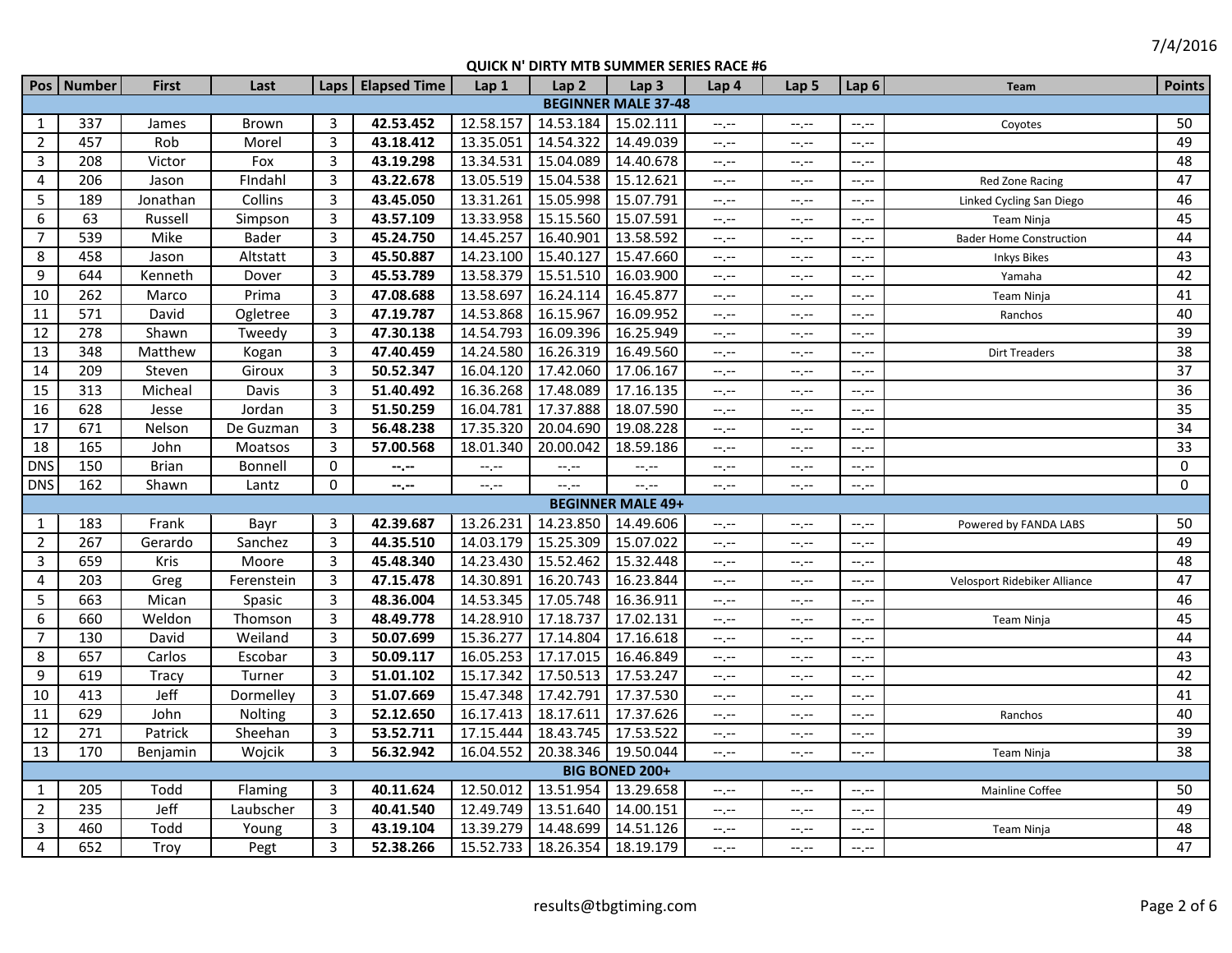|                | Pos   Number             | <b>First</b>   | Last          |                | Laps   Elapsed Time | Lap 1     | Lap <sub>2</sub>    | Lap <sub>3</sub>         | Lap 4       | Lap <sub>5</sub> | Lap <sub>6</sub>          | <b>Team</b>                            | <b>Points</b> |
|----------------|--------------------------|----------------|---------------|----------------|---------------------|-----------|---------------------|--------------------------|-------------|------------------|---------------------------|----------------------------------------|---------------|
|                |                          |                |               |                |                     |           |                     | <b>ENDURO 15+</b>        |             |                  |                           |                                        |               |
| $\mathbf{1}$   | 286                      | Cy             | Zuidema       | 3              | 39.57.259           | 12.39.539 | 13.38.319           | 13.39.401                | $-1, -1$    | $-1, -1$         | $-1 - 1 - 1 = 0$          | Velosport Ridebiker Alliance           | 50            |
| $\overline{2}$ | 316                      | Skylar         | Arcidiancono  | $\overline{3}$ | 40.11.129           | 12.53.487 | 13.47.662           | 13.29.980                | $-1, -1$    | $--, --$         | $-1 - 1 - 1 = 0$          | Intense Bombers                        | 49            |
| 3              | 477                      | Tom            | Esbeck        | $\overline{3}$ | 42.38.559           | 13.15.461 | 14.33.707           | 14.49.391                | --.--       | $-1, -1$         | $-1, -1$                  |                                        | 48            |
| $\overline{4}$ | 385                      | Axel           | Wadlund       | $\overline{3}$ | 42.50.718           | 13.15.285 | 14.36.763           | 14.58.670                | --.--       | $-1, -1$         | $--, --$                  |                                        | 47            |
| 5              | 373                      | Grant          | Morton        | 3              | 44.17.630           | 13.38.877 | 15.15.970           | 15.22.783                | $-1, -1$    | $-1 - 1 - 1 = 0$ | $-1, -1$                  | Baja Bound                             | 46            |
| 6              | 181                      | Michael        | Bandemer      | 3              | 44.54.768           | 13.53.701 | 15.52.782           | 15.08.285                | $--, --$    | $-1 - 1 - 1 = 0$ | $--, --$                  |                                        | 45            |
| $\overline{7}$ | 630                      | Eli            | Nelson        | 3              | 45.41.317           | 13.52.099 |                     | 15.53.640 15.55.578      | $--, --$    | $--, --$         | $-1$ , $-1$               |                                        | 44            |
|                | <b>EXPERT FEMALE 15+</b> |                |               |                |                     |           |                     |                          |             |                  |                           |                                        |               |
| 1              | 328                      | Shelly         | Peppe-Nani    | -5             | 01.15.53.919        | 14.04.600 | 15.14.041           | 15.35.078                | 15.34.958   | 15.25.242        | $-1, -1$                  | team ninja-petal power                 | 50            |
| $\overline{2}$ | 643                      | Alexis         | Vitale        | -5             | 01.21.48.619        | 14.28.317 | 17.00.430           | 17.03.453                | 16.31.409   | 16.45.010        | $--, --$                  | SOCAL DEVO Kenda Scorpion Stands       | 49            |
| <b>DNS</b>     | 159                      | Kristi         | Johnson Riell | $\mathbf 0$    | --.--               | $-1, -1$  | --.--               | $-1$ , $-1$              | $-1, -1$    | $-1, -1$         | $-1, -1$                  | Endurance sports university            | 0             |
|                |                          |                |               |                |                     |           |                     | <b>EXPERT MALE 15-24</b> |             |                  |                           |                                        |               |
| 1              | 649                      | Kanlo          | Chitraroff    | 5              | 59.53.067           | 11.09.274 | 11.48.825           | 12.26.026                | 12.19.276   | 12.09.666        | $--, --$                  | SOCAL DEVO                             | 50            |
| $\overline{2}$ | 653                      | <b>Brent</b>   | Franze        | -5             | 01.02.20.309        | 11.08.301 | 11.33.138 12.57.063 |                          | 13.12.085   | 13.29.722        | $-1 - 1 - 1 = 0$          | <b>Giant Factory</b>                   | 49            |
| 3              | 650                      | Rafael         | De La Rosa    | 5              | 01.03.09.699        | 11.12.469 | 12.41.843 13.01.300 |                          | 13.45.477   | 12.28.610        | $-1 - 1 - 1 = 0$          | Pulse Felt Smith                       | 48            |
| 4              | 240                      | Seth           | Levy          | 5              | 01.03.37.173        | 11.44.970 | 12.35.418 13.31.874 |                          | 13.13.666   | 12.31.245        | $--, --$                  | Haro Bikes                             | 47            |
| 5              | 327                      | Travis         | Wagner        | 5              | 01.03.38.582        | 12.04.168 | 12.21.458           | 13.25.941                | 13.12.433   | 12.34.582        | $--, --$                  | Haro CC Cycles Lauf Forks              | 46            |
| 6              | 655                      | Braydon        | Lessler       | 5              | 01.03.55.287        | 12.04.077 | 12.21.293           | 13.25.812                | 13.12.255   | 12.51.850        | $--, --$                  | Haro UC Cycles                         | 45            |
| $\overline{7}$ | 631                      | Sheldon        | Pryor         | 5              | 01.04.12.779        | 11.32.891 | 12.37.648           | 13.40.813                | 13.13.792   | 13.07.635        | $-1 - 1 - 1 = 0$          | Foothill HS-The Path Bike Shop-Sta-Tru | 44            |
|                |                          |                |               |                |                     |           |                     | <b>EXPERT MALE 25-36</b> |             |                  |                           |                                        |               |
| 1              | 253                      | Craig          | Northway      | -5             | 01.01.22.127        | 11.08.119 | 11.49.978           | 12.57.522                | 12.50.648   | 12.35.860        | $-1, -1$                  |                                        | 50            |
| $\overline{2}$ | 632                      | logan          | fiedler       | 5              | 01.03.32.718        | 11.19.337 | 12.22.500           | 13.17.460                | 13.55.142   | 12.38.279        | $--, --$                  | Monster Media Elite                    | 49            |
| $\mathbf{3}$   | 476                      | Derek          | Goodman       | 5              | 01.03.32.967        | 11.21.027 | 12.29.872           | 13.33.431                | 13.36.669   | 12.31.968        | $--, --$                  | Ride Cyclery Purely Dental             | 48            |
| $\overline{4}$ | 617                      | Martin         | Adamczyk      | 5              | 01.05.30.299        | 12.15.478 | 12.55.097           | 13.52.049                | 13.19.557   | 13.08.118        | $-1$ , $-1$               |                                        | 47            |
| <b>DNS</b>     | 163                      | Fernando       | Marquez       | $\mathbf{0}$   | --.--               | $-1, -1$  | $-1, -1$            | $-1$ , $-1$              | $-1$ , $-1$ | $-1 - 1 - 1 = 0$ | $-1 - 1 - 1 = 0$          |                                        | 0             |
| <b>DSQ</b>     | 647                      | Mike           | Sleeter       | 5              | 01.00.14.830        | 11.06.521 | 11.48.333 12.29.479 |                          | 12.19.045   | 12.31.452        | $-1, -1$                  |                                        | 50            |
|                |                          |                |               |                |                     |           |                     | <b>EXPERT MALE 37-48</b> |             |                  |                           |                                        |               |
| 1              | 651                      | <b>Brandon</b> | Gritters      | 5              | 58.24.028           | 11.05.753 | 11.29.072           | 12.14.715                | 12.05.444   | 11.29.044        | $-1 - 1 - 1 = 0$          | <b>Break Away From Cancer</b>          | 50            |
| $\overline{2}$ | 645                      | Rob            | McGee         | 5              | 58.24.910           | 11.05.728 | 11.29.081           | 12.14.837                | 12.04.172   | 11.31.092        | $\leftarrow$ $\leftarrow$ | Blackstar-Rock-n-Road                  | 49            |
| $\overline{3}$ | 512                      | Jake           | Orness        | 5              | 59.03.349           | 11.04.767 | 11.29.082           | 12.16.035                | 12.04.179   | 12.09.286        | $--, --$                  | <b>JPOV</b>                            | 48            |
| 4              | 244                      | Dan            | Mahlum        | 5              | 01.00.39.176        | 11.06.871 | 11.50.348           | 12.49.390                | 12.46.109   | 12.06.458        | $--, --$                  | UC Cyclery-JW Floors                   | 47            |
| 5              | 616                      | Michael        | Farkas        | 5              | 01.04.18.177        | 12.03.307 | 12.40.812           | 13.21.441                | 13.15.101   | 12.57.516        | $-1$ , $-1$               | <b>UCC JW Floors</b>                   | 46            |
| 6              | 153                      | Marc           | Engelhardt    | -5             | 01.04.43.428        | 11.44.088 | 12.36.543           | 13.31.616                | 13.22.821   | 13.28.360        | $--, --$                  | Purely Dental-RIDE Cyclery             | 45            |
| $\overline{7}$ | 648                      | Steve          | Ohramond      | 5              | 01.06.10.027        | 12.27.448 | 12.42.930           | 13.54.223                | 13.52.429   | 13.12.997        | $-1 - 1 - 1 = 0$          | North of the Border                    | 44            |
| 8              | 2                        | Jeff           | Meyer         | -5             | 01.09.28.499        | 12.47.159 | 13.32.210           | 14.27.093                | 14.20.867   | 14.21.170        | $-1 - 1 - 1 = 0$          | Team Ninja-BRL Sports                  | 43            |
| 9              | 597                      | Greg           | Alexander     | 5              | 01.24.33.619        | 15.25.152 | 17.31.848           | 18.42.367                | 17.43.911   | 15.10.341        | $-1$ , $-1$               |                                        | 42            |
| <b>DNF</b>     | 196                      | Ryan           | Dahl          | 4              | 01.16.22.072        | 11.06.017 | 11.29.096 14.21.930 |                          | 39.25.029   | $-1, -1$         | $-1, -1$                  | <b>WEND Bike</b>                       | 41            |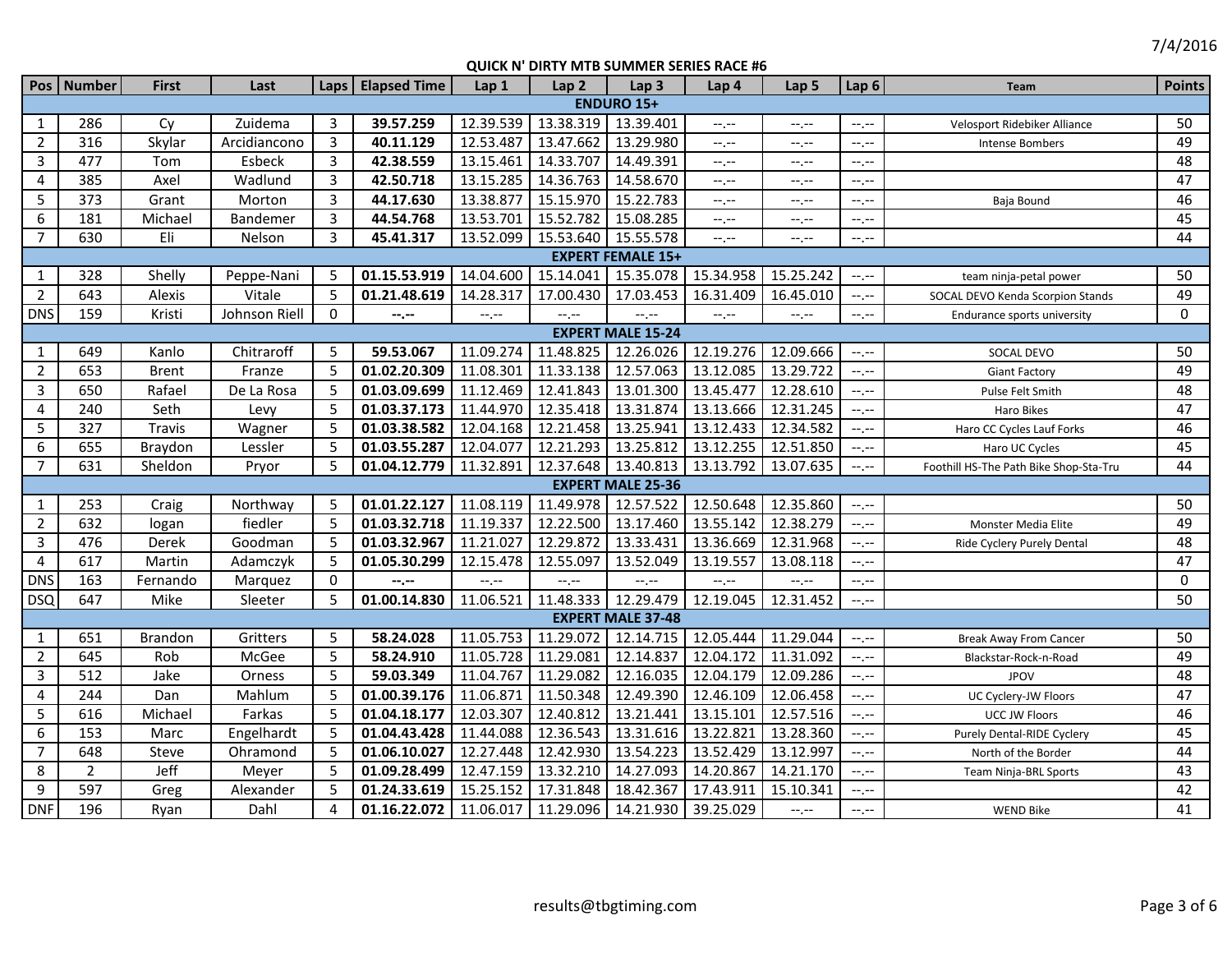7/4/2016

|                 | Pos   Number | <b>First</b> | Last           | Laps           | <b>Elapsed Time</b> | Lap <sub>1</sub> | Lap <sub>2</sub>    | Lap <sub>3</sub>        | Lap <sub>4</sub> | Lap <sub>5</sub>          | Lap <sub>6</sub> | Team                                      | <b>Points</b>   |
|-----------------|--------------|--------------|----------------|----------------|---------------------|------------------|---------------------|-------------------------|------------------|---------------------------|------------------|-------------------------------------------|-----------------|
|                 |              |              |                |                |                     |                  |                     | <b>EXPERT MALE 49+</b>  |                  |                           |                  |                                           |                 |
| 1               | 15           | Rick         | <b>Bienias</b> | 5              | 01.00.34.871        | 11.07.233        | 11.47.134           | 12.53.183               | 12.45.513        | 12.01.808                 | $-1$ , $-1$      | <b>Black Mountain Bicycles</b>            | 50              |
| $\overline{2}$  | 462          | Jeff         | Jacobson       | 5              | 01.02.25.447        | 11.25.749        | 12.13.448           | 12.53.640               | 13.01.483        | 12.51.127                 | $-1$ .           | UC Cyclery JW Flooring                    | 49              |
| 3               | 431          | Steve        | Masterson      | 5              | 01.04.16.436        | 12.03.491        | 12.39.578           | 13.23.062               | 13.09.284        | 13.01.021                 | $-1$ , $-1$      | Swamis                                    | 48              |
| $\overline{4}$  | 154          | Steven       | Farner         | 5              | 01.09.39.089        | 13.00.297        | 13.44.951           | 14.56.530               | 14.21.709        | 13.35.602                 | $-1, -1$         | Swami s                                   | 47              |
| <b>DNS</b>      | 149          | Steven       | Bates          | $\mathbf{0}$   | $- - - - -$         | $-1, -1$         | $-1$ , $-1$         | $-1$ , $-1$             | $-1$ , $-1$      | $-1, -1$                  | $--, --$         | UC Cyclery                                | $\Omega$        |
|                 |              |              |                |                |                     |                  |                     | MASOCHIST (SS) 15+      |                  |                           |                  |                                           |                 |
| 1               | 633          | Joseph       | Warner         | 4              | 50.43.896           | 11.47.940        |                     | 12.37.018   13.06.639   | 13.12.299        | $-1, -1$                  | $-1$ .           |                                           | 50              |
|                 |              |              |                |                |                     |                  |                     | SCHOOL BOY 13-15        |                  |                           |                  |                                           |                 |
| 1               | 156          | Raulito      | Gutierrez      | 3              | 41.57.529           | 13.09.440        | 14.18.951 14.29.138 |                         | $-1$ .           | $-1, -1$                  | $--, --$         | 100%-Maxxis-One Ind-Motogear-RynoPower    | 50              |
| $\overline{2}$  | 158          | Nico         | Johnson        | 3              | 43.37.997           | 13.27.501        | 15.07.097           | 15.03.399               | $-1$ , $-1$      | $-1, -1$                  | $-1 - 1 - 1 = 0$ | <b>Torrey Pines High School</b>           | 49              |
| 3               | 635          | Alex         | Eshoo          | 3              | 44.07.301           | 13.44.537        | 15.04.184           | 15.18.580               | $-1$ .           | $-1, -1$                  | $-1 - 1 - 1 = 0$ |                                           | 48              |
| $\overline{4}$  | 514          | ryan         | landis         | 3              | 44.55.700           | 13.48.600        | 15.42.258           | 15.24.842               | --,--            | $-1, -1$                  | $-1, -1$         | great oak hs                              | 47              |
| 5               | 245          | Zach         | Martinez       | 3              | 46.18.871           | 14.18.151        | 16.18.128           | 15.42.592               | $-1$ , $-1$      | $-1$ , $-1$               | $-1 - 1 - 1 = 0$ |                                           | 46              |
| 6               | 113          | Mason        | Salazar        | 3              | 48.12.227           | 15.04.438        | 16.56.070           | 16.11.719               | $-1, -1$         | $-1, -1$                  | --.--            | Purely Dental Encinitas-RIDE Cyclery      | 45              |
| $\overline{7}$  | 198          | owen         | davis          | 3              | 49.46.197           | 15.20.649        | 17.08.398           | 17.17.150               | $-1$ , $-1$      | $-1$ , $-1$               | $-1 - 1 - 1 = 0$ |                                           | 44              |
| 8               | 353          | Hunter       | Kroepel        | 3              | 52.08.198           | 15.55.817        | 18.05.660           | 18.06.721               | $-1, -1$         | $-1, -1$                  | $-1, -1$         |                                           | 43              |
| 9               | 634          | brendan      | dunn           | 3              | 55.23.397           | 17.30.401        | 19.13.864           | 18.39.132               | $-1$ .           | $-1, -1$                  | $-1$ , $-1$      |                                           | 42              |
| 10              | 352          | Mason        | Kroepel        | 3              | 56.30.260           | 17.17.192        | 19.38.041           | 19.35.027               | $-1$ , $-1$      | $-1, -1$                  | $-1$ , $-1$      |                                           | 41              |
| 11              | 636          | Anthony      | Wong           | 3              | 59.24.554           | 19.12.178        | 22.09.964           | 18.02.412               | $-1$ , $-1$      | $-1, -1$                  | $-1$ , $-1$      |                                           | 40              |
| $\overline{12}$ | 642          | Gavyn        | Scranton       | 3              | 01.00.27.628        | 19.03.999        | 20.44.854           | 20.38.775               | $-1, -1$         | $-1, -1$                  | $-1 - 1 - 1 = 0$ | Ride Cyclery                              | $\overline{39}$ |
| <b>DNF</b>      | 656          | Alex         | Morch          | 1              | 17.54.981           | 17.54.981        | $-1$ , $-1$         | $-1, -1$                | $-1$ .           | $-1, -1$                  | $-1$ , $-1$      |                                           | 38              |
| <b>DNS</b>      | 479          | Conor        | McCluney       | $\Omega$       | $-2 - 1$            | $-1, -1$         | $-1 - 1 - 1 = 0$    | $-1$ , $-1$             | $-1$ . $-1$      | $-1, -1$                  | $-1 - 1 - 1 = 0$ | <b>Impact Racing</b>                      | $\mathbf 0$     |
|                 |              |              |                |                |                     |                  |                     | SCHOOL BOY 16-18        |                  |                           |                  |                                           |                 |
| 1               | 275          | Dylan        | Spain          | 4              | 53.36.972           | 12.56.563        | 13.03.138 13.52.147 |                         | 13.45.124        | $--, --$                  | $-1 - 1 - 1 = 0$ |                                           | 50              |
| $\overline{2}$  | 603          | Jared        | Kooiman        | 4              | 54.49.819           | 13.10.633        | 13.58.414 13.58.182 |                         | 13.42.590        | $-1, -1$                  | $-1, -1$         | Lauf Forks-TruckerCo-Temecula Composite   | 49              |
|                 |              |              |                |                |                     |                  |                     | <b>SPORT FEMALE 15+</b> |                  |                           |                  |                                           |                 |
| 1               | 36           | Alyssa       | Eikmeier       | $\overline{4}$ | 57.01.689           | 13.15.332        | 14.29.877           | 14.47.080               | 14.29.400        | $--, --$                  | $-1, -1$         |                                           | 50              |
| $\overline{2}$  | 329          | Julie        | Warner         | 4              | 01.00.53.641        | 14.13.107        | 15.33.864           | 15.39.416               | 15.27.254        | $-1$ , $-1$               | $--, --$         | Halo Headband                             | 49              |
| 3               | 600          | Patricia     | Murray         | 4              | 01.01.16.001        | 14.32.270        | 15.25.856           | 15.57.615               | 15.20.260        | $-1, -1$                  | $-1, -1$         | SDBC-EMERALD TEXTILES                     | 48              |
| $\overline{4}$  | 248          | Shea         | McNanie        | 4              | 01.01.35.269        | 14.05.740        | 16.06.042 15.42.288 |                         | 15.41.199        | $-1 - 1 - 1 = 0$          | $-1 - 1 - 1 = 0$ | Poway Bicycle                             | 47              |
|                 |              |              |                |                |                     |                  |                     | <b>SPORT MALE 15-24</b> |                  |                           |                  |                                           |                 |
| 1               | 557          | Taylor       | Turner         | 4              | 50.10.142           | 12.03.840        | 12.07.138 13.00.598 |                         | 12.58.566        | $-\mathbb{I}, \mathbb{I}$ | $-1 - 1 - 1 = 0$ |                                           | 50              |
| $\overline{2}$  | 490          | Christopher  | Weigle         | 4              | 51.10.058           | 12.02.719        | 12.56.739           | 13.18.481               | 12.52.119        | $-1, -1$                  | $-1, -1$         | Ninja Zumwalts                            | 49              |
| $\overline{3}$  | 161          | Brandon      | Kooiman        | 4              | 51.10.779           | 12.03.672        | 12.44.226           | 13.21.300               | 13.01.581        | $-1, -1$                  | $--, --$         | Lauf Forks-Bike Fetish-Temecula Composite | 48              |
| 4               | 387          | Parker       | <b>Burgett</b> | 4              | 51.11.041           | 11.48.540        | 12.19.148           | 13.27.345               | 13.36.008        | $-1 - 1 - 1 = 0$          | $-1$ , $-1$      | 387 Racing                                | 47              |
| 5               | 574          | Ryan         | Nitzen         | 4              | 53.00.878           | 12.18.121        | 13.00.066           | 13.43.083               | 13.59.608        | $-1$ , $-1$               | $--, --$         | <b>Union Sport</b>                        | 46              |
| 6               | 443          | Dillon       | Adams          | $\overline{4}$ | 53.41.212           | 12.45.670        | 13.22.961           | 13.56.838               | 13.35.743        | $-1, -1$                  | $-1 - 1 - 1 = 0$ | Adams Mobile Detail                       | 45              |
| $\overline{7}$  | 128          | Tony         | Dickey-Rubio   | 4              | 55.55.339           | 13.13.049        | 14.24.740           | 14.30.331               | 13.47.219        | $-1, -1$                  | $-1, -1$         | Poway Bicycle                             | 44              |
| 8               | 573          | Matt         | Cerami         | $\overline{2}$ | 26.48.730           | 12.31.672        | 14.17.058           | $-1 - 1 - 1 = 0$        | $-1 - 1 - 1 = 0$ | $-1, -1$                  | $-1 - 1 - 1 = 0$ | <b>Union Sport</b>                        | 43              |
| <b>DNF</b>      | 285          | Steven       | Williams       | $\mathbf{1}$   | 13.40.878           | 13.40.878        | $-1$                | $-1$ , $-1$             | $-1$ , $-1$      | $-1, -1$                  | $--, --$         | Poway Bicycle                             | $\Omega$        |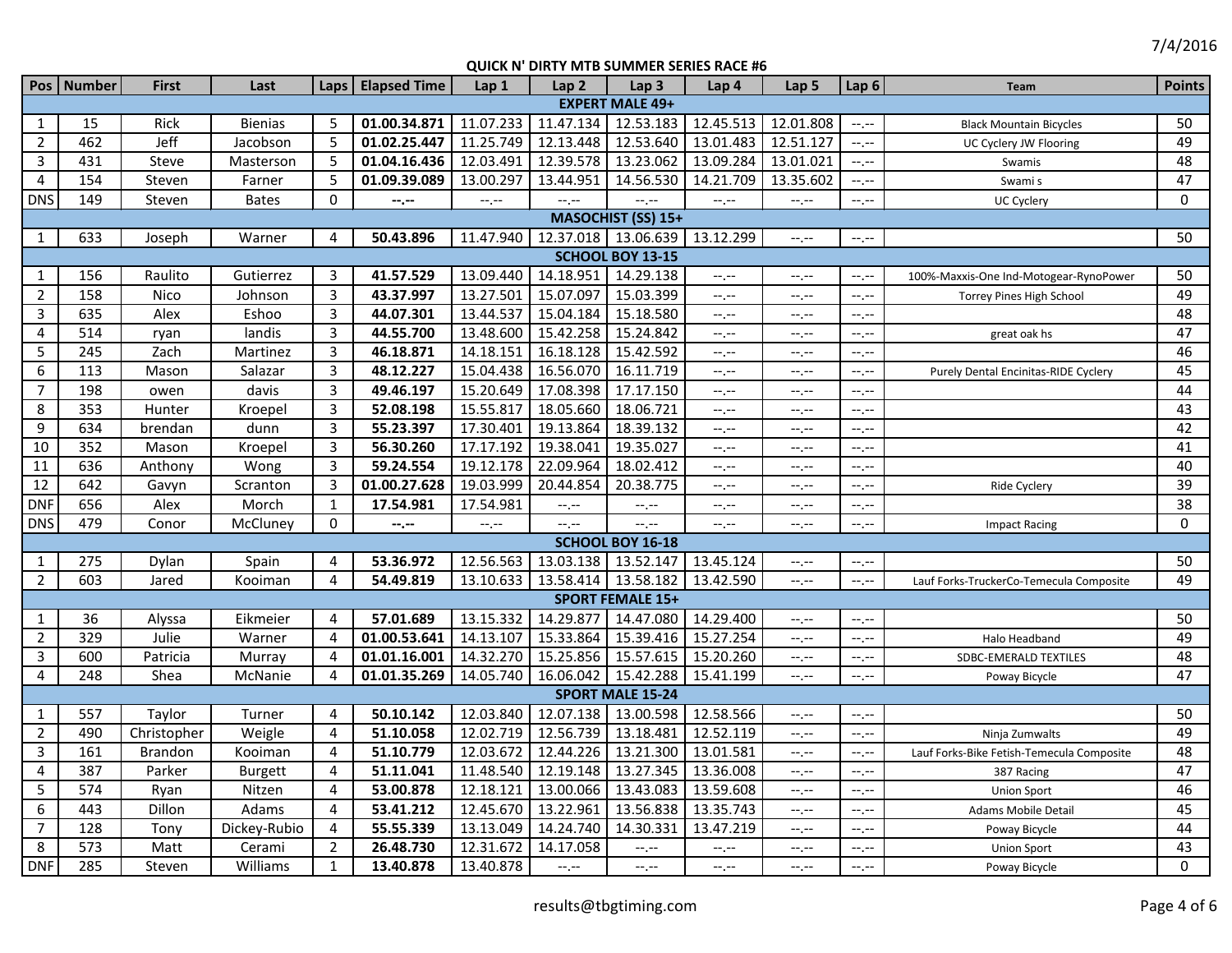|                | Pos   Number | <b>First</b>   | Last          | Laps           | <b>Elapsed Time</b> | Lap 1            | Lap <sub>2</sub>    | Lap <sub>3</sub>        | Lap 4     | Lap <sub>5</sub> | Lap <sub>6</sub> | Team                                  | <b>Points</b> |
|----------------|--------------|----------------|---------------|----------------|---------------------|------------------|---------------------|-------------------------|-----------|------------------|------------------|---------------------------------------|---------------|
|                |              |                |               |                |                     |                  |                     | <b>SPORT MALE 25-36</b> |           |                  |                  |                                       |               |
| $\mathbf{1}$   | 374          | Jared          | Rios          | $\overline{4}$ | 50.05.037           | 11.48.781        | 12.12.576           | 13.04.983               | 12.58.697 | $-1, -1$         | --.--            |                                       | 50            |
| $\overline{2}$ | 246          | Paul           | Mason         | $\overline{4}$ | 52.22.467           | 12.04.055        | 12.43.848           | 13.46.145               | 13.48.419 | $-1$ , $-1$      | --,--            | Team Sky Canyon                       | 49            |
| $\mathbf{3}$   | 152          | Martin         | Downer        | 4              | 53.07.540           | 12.26.330        | 13.02.609           | 13.53.089               | 13.45.512 | $-1, -1$         | $--, --$         | Substance-TheBikeShop-RYNO POWER-Cann | 48            |
| 4              | 28           | Robert         | Campbell      | 4              | 53.07.804           | 12.35.420        | 12.58.681           | 13.51.928               | 13.41.775 | $-1$ , $-1$      | --,--            |                                       | 47            |
| 5              | 137          | Jeff           | Konicke       | 4              | 55.54.457           | 13.10.067        | 14.22.081           | 14.31.219               | 13.51.090 | $-1, -1$         | $-1$ .           | Santa Cruz Yamaha                     | 46            |
| 6              | 654          | Juan           | Cisneros      | 4              | 55.57.021           | 13.01.558        | 14.34.940           | 14.27.274               | 13.53.249 | $-1, -1$         | $--, --$         |                                       | 45            |
| $\overline{7}$ | 132          | Joey           | Mashchak      | 4              | 59.03.828           | 13.45.729        | 15.08.080 15.12.931 |                         | 14.57.088 | $-1, -1$         | $-1$ .           | Team Sky Canyon                       | 44            |
|                |              |                |               |                |                     |                  |                     | <b>SPORT MALE 37-48</b> |           |                  |                  |                                       |               |
| 1              | 638          | Kelly          | Lumgair       | 4              | 49.57.781           | 12.03.612        | 12.03.049           | 13.04.324               | 12.46.796 | $-1, -1$         | $-1$ .           |                                       | 50            |
| $\overline{2}$ | 580          | Eddie          | Zimmerman     | 4              | 51.34.137           | 12.17.719        | 12.42.220           | 13.17.715               | 13.16.483 | $-1, -1$         | $-1$ .           | Veloz                                 | 49            |
| $\mathbf{3}$   | 378          | Mike           | McCluney      | 4              | 52.19.251           | 12.30.308        | 12.52.599           | 13.26.162               | 13.30.182 | $-1, -1$         | --.--            | <b>Impact Racing</b>                  | 48            |
| $\overline{4}$ | 637          | Andrew         | Langston      | 4              | 52.22.394           | 12.28.890        | 13.04.219           | 13.29.445               | 13.19.840 | $-1, -1$         | $-1$ .           | Team Sky Canyon                       | 47            |
| 5              | 602          | Garrett        | Fountain      | 4              | 53.36.318           | 12.55.837        | 13.02.811           | 14.15.111               | 13.22.559 | $-1, -1$         | --.--            |                                       | 46            |
| 6              | 400          | Eric           | Herrera       | 4              | 54.03.867           | 12.04.979        | 13.28.435           | 14.32.147               | 13.58.306 | $-1, -1$         | --.--            |                                       | 45            |
| $\overline{7}$ | 535          | Michael        | Tarver        | 4              | 57.02.040           | 13.08.169        | 14.59.811           | 14.55.692               | 13.58.368 | $-1, -1$         | --,--            | Ranchos Cycling Team                  | 44            |
| 8              | 236          | David          | Lawson        | 4              | 58.44.140           | 13.50.184        | 14.53.615           | 15.11.750               | 14.48.591 | $-1$ , $-1$      | $-1$ .           | Celo Pacific                          | 43            |
| 9              | 576          | Mauro          | Figueroa      | 4              | 59.21.367           | 13.38.137        | 15.16.092           | 15.24.759               | 15.02.379 | $-1$ , $-1$      | $--, --$         | Angel Trek                            | 42            |
| 10             | 527          | Josh           | Shorter       | 4              | 01.00.18.120        | 13.35.999        | 15.21.019           | 15.47.702               | 15.33.400 | $-1, -1$         | $-1$ .           |                                       | 41            |
| 11             | 151          | Carlos         | Cortes        | $\overline{4}$ | 01.01.02.828        | 14.31.842        | 15.54.566           | 15.37.571               | 14.58.849 | $-1, -1$         | $--, --$         |                                       | 40            |
| 12             | 467          | Luis           | Vizcarra      | $\overline{4}$ | 01.02.07.739        | 14.46.560        | 15.50.321           | 15.51.450               | 15.39.408 | $-1, -1$         | $-1, -1$         |                                       | 39            |
| 13             | 520          | Colin          | Reasoner      | 4              | 01.04.39.578        | 15.15.969        | 16.22.604           | 16.45.446               | 16.15.559 | $-1$ , $-1$      | --,--            |                                       | 38            |
| 14             | 131          | Daniel         | Lopez         | $\overline{4}$ | 01.04.56.377        | 14.30.720        | 16.29.524           | 17.17.993               | 16.38.140 | $-1, -1$         | --.--            | Free                                  | 37            |
| <b>DNF</b>     | 168          | Rob            | Parsons       | $\mathbf{1}$   | 13.02.284           | 13.02.284        | $-1, -1$            | $-1$ . $-1$             | $-1$      | $-1$ , $-1$      | --.--            | Poway Bike Shop                       | 0             |
| <b>DNF</b>     | 256          | Sergio         | Pena          | $\mathbf{1}$   | 14.04.720           | 14.04.720        | $-1, -1$            | $-1, -1$                | $-1, -1$  | $-1, -1$         | --.--            | Poway Bicycle                         | 0             |
| <b>DNS</b>     | 166          | Ben            | Moshier       | 0              | --.--               | --.--            | $-1, -1$            | --.--                   | --.--     | $-1 - 1 - 1 = 0$ | --.--            |                                       | $\mathbf 0$   |
| <b>DNS</b>     | 167          | John           | Paladino      | 0              | --.--               | $-1$ , $-1$      | $-1$ , $-1$         | $-1$ , $-1$             | $-1, -1$  | $-1$ , $-1$      | $-1$ .           |                                       | $\mathbf 0$   |
| <b>DNS</b>     | 169          | eric           | reed          | $\mathbf 0$    | --.--               | --.--            | $-1, -1$            | $--, --$                | $-1, -1$  | $-1 - 1 - 1 = 0$ | --.--            |                                       | 0             |
| <b>DNS</b>     | 639          | Leighton       | Rice          | $\mathbf 0$    | $-2 - 1$            | $-1 - 1 - 1 = 0$ | $-1$ , $-1$         | $-1 - 1 - 1 = 0$        | $-1, -1$  | $-1, -1$         | --.--            | Team Sky Canyon                       | $\Omega$      |
|                |              |                |               |                |                     |                  |                     | <b>SPORT MALE 49+</b>   |           |                  |                  |                                       |               |
| 1              | 157          | Jeff           | Healey        | 4              | 52.46.330           | 12.32.425        | 13.01.408           | 13.28.889               | 13.43.608 | $-1, -1$         | $--, --$         |                                       | 50            |
| $\overline{2}$ | 577          | Don            | Hohimer       | 4              | 53.14.157           | 12.44.868        | 13.09.321           | 13.48.982               | 13.30.986 | $-1, -1$         | $-1, -1$         |                                       | 49            |
| $\mathbf{3}$   | 61           | shannon        | scott         | 4              | 53.31.690           | 12.58.667        | 13.04.903           | 13.47.049               | 13.41.071 | $-1$ , $-1$      | --,--            | Cal Coast Bike                        | 48            |
| $\overline{4}$ | 334          | Scott          | Montfort      | 4              | 53.40.407           | 12.56.482        | 13.02.970           | 14.14.550               | 13.26.405 | $-1, -1$         | $-1$ .           |                                       | 47            |
| 5              | 212          | <b>MICHAEL</b> | <b>GRUBER</b> | 4              | 53.47.772           | 13.00.032        | 12.56.617           | 14.09.438               | 13.41.685 | $-1, -1$         | $-1$ .           |                                       | 46            |
| 6              | 607          | Roger          | Lovett        | 4              | 58.06.366           | 13.30.823        | 14.33.364           | 14.58.805               | 15.03.374 | $-1, -1$         | $-1$ , $-1$      | <b>Bernies Cycles</b>                 | 45            |
| $\overline{7}$ | 239          | jonathan       | levey         | 4              | 58.22.589           | 13.06.947        | 14.20.751           | 15.29.169               | 15.25.722 | --.--            | --.--            | D 37 Mtn Bike Crew                    | 44            |
| 8              | 624          | Ron            | Guitard       | 4              | 01.12.18.347        | 15.56.880        | 17.28.222           | 17.47.518               | 21.05.727 | $-1$ , $-1$      | $-1$ . $-1$      | SDBC                                  | 43            |